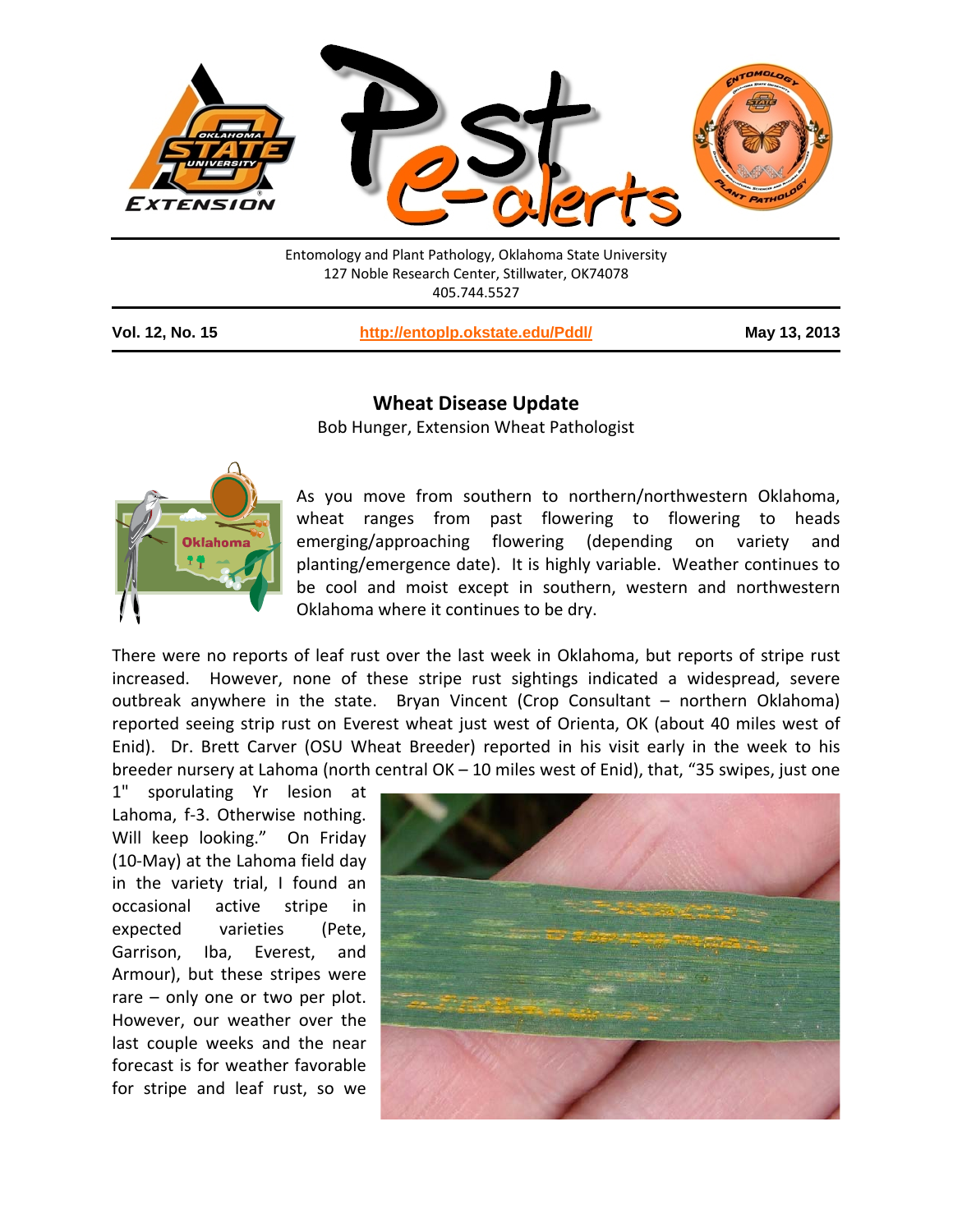

may begin to see more of these rust diseases. Powdery mildew continues to be found but I have not seen it yet on flag leaves or even F-1 leaves. Leaf spotting diseases (tan spot, septoria, stagonospora) are more severe in Oklahoma than typical but vary by location. For example, Dr. Jeff Edwards (OSU Smalll Grains Extension Agronomist) indicated that at his variety trial at Chickasha, leaf spotting was widespread, severe, and was on the flag leaves of specific varieties in the trial.

Regarding viruses – barley yellow dwarf is commonly observed at all locations, but is not associated with severe stunting indicating a later infection. Numerous reports have been received and many samples have now tested positive for wheat streak mosaic virus from many areas of Oklahoma. None of these samples have tested positive for either High plains virus or Triticum mosaic virus.

**Arkansas:** Dr. Gene Milus, (Professor/Small Grains Pathologist, Univ of Arkanasas, Fayetteville, AR) 10-May-2013: Most wheat has flowered or is flowering now. I found a low level of leaf rust at Rohwer in the southeast corner, and this is the first confirmed leaf rust here. Stripe rust is still active. Bacterial streak showed up on several varieties in the variety test. Leaf blotch is moving up the plants. There is abundant soil moisture across most of the state.



**Kansas:** Dr. Erick De Wolf (Professor/Small Grains Extension Pathologist, Kansas State Univ, Manhattan, KS) 11-May-2013: The wheat is heading and flowering in southeastern and south central Kansas this week. Wheat in central Kansas is mostly in the boot stages of development with the most advanced fields beginning to head this

weekend. The wheat in southwestern KS continues to struggle with drought and freeze damage and growth stage varies widely among fields.

Disease scouting this week suggests the risk of severe rust epidemics remains low in Kansas this year. I had a few more reports of trace levels of stripe rust in southeastern KS where the wheat is flowering. The levels of stripe rust are very low at this time. Temperatures are forecast to reach the upper 80's early next week with low temps at or above 60 F. Temperatures in this range often slow the development of stripe rust but farmers in this areas should monitor the disease carefully.